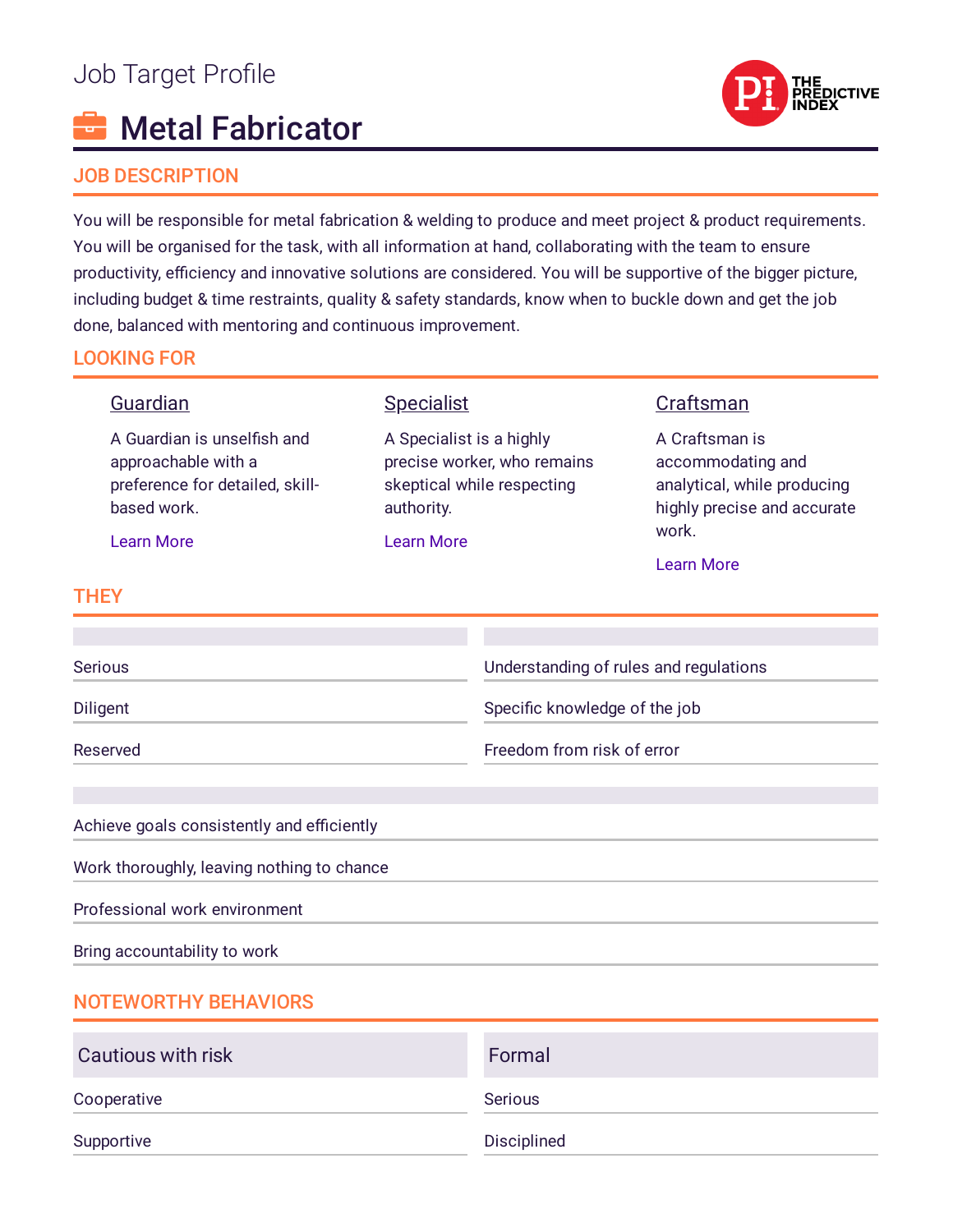| Willing and helpful          | Sincere                    |
|------------------------------|----------------------------|
| Need for rules and structure | Reserved, formal and quiet |

### **SUMMARY**

This position requires a very careful adherence to well-defined work where repeatable results are needed. The work is highly precise in nature and requires a very strong attention to detail. It is vital for the work output to be very high quality, with correct results, time and time again. Checking and double-checking is often necessary; individuals performing the job must be patient and conscientious. Both the content and the presentation are important; all work must be highly polished. There is little ambiguity in this job. It is very clear what needs to be done, and what the expected results are. This clarity will come either from the company's management, or from established professional disciplines and processes. The established procedures and processes must be followed very closely; there is little room or necessity to modify them. Much of the work can be accomplished by working at a steady, even pace. There is much consistency and familiarity from one day to the next. It is generally feasible to plan large blocks of work ahead of time. When work duties do change, there is ample foresight and time to prepare. The work is best accomplished working as an individual, without a great dependence on other people or "politics" for results. The work is helpful in nature; providing support and/or service to others in an environment free from competition. Interacting with customers requires a professional, formal manner where the focus is on completing the task pleasantly and correctly.

# JOB CHARACTERISTICS

- Steady, even pace of activity Large degree of predictability from one day to the next Job activities are consistent, or even repetitious in nature, and results are repeatable Well-define processes and procedures exist to perform activities
- $\bullet$ People-focused, while being reserved in nature Helpful, "service" orientation Strong focus on repeatable, very high-quality results
- Cautious, by the book, decision-making is required Examination of the facts, established procedure, or proven process must preclude decision-making (detailed knowledge of or training in those areas signicantly aids decision-making)
- Communication is factual, polite, and professional in nature Need to speak with great specificity and knowledgeable detail about areas of responsibility; not required to speak at length about other topics Little collaboration is necessary to complete work; expertise comes from training, knowledge, and experience
- Authority and responsibility is shared with others, such as in a team environment where people have worked together for long periods of time Little delegation of details is required. When it does happen, this position requires strong follow-up to ensure that work quality and attention to detail remain very high Leadership style required involves being an expert in the field and using that knowledge to be a resource for others' learning and development